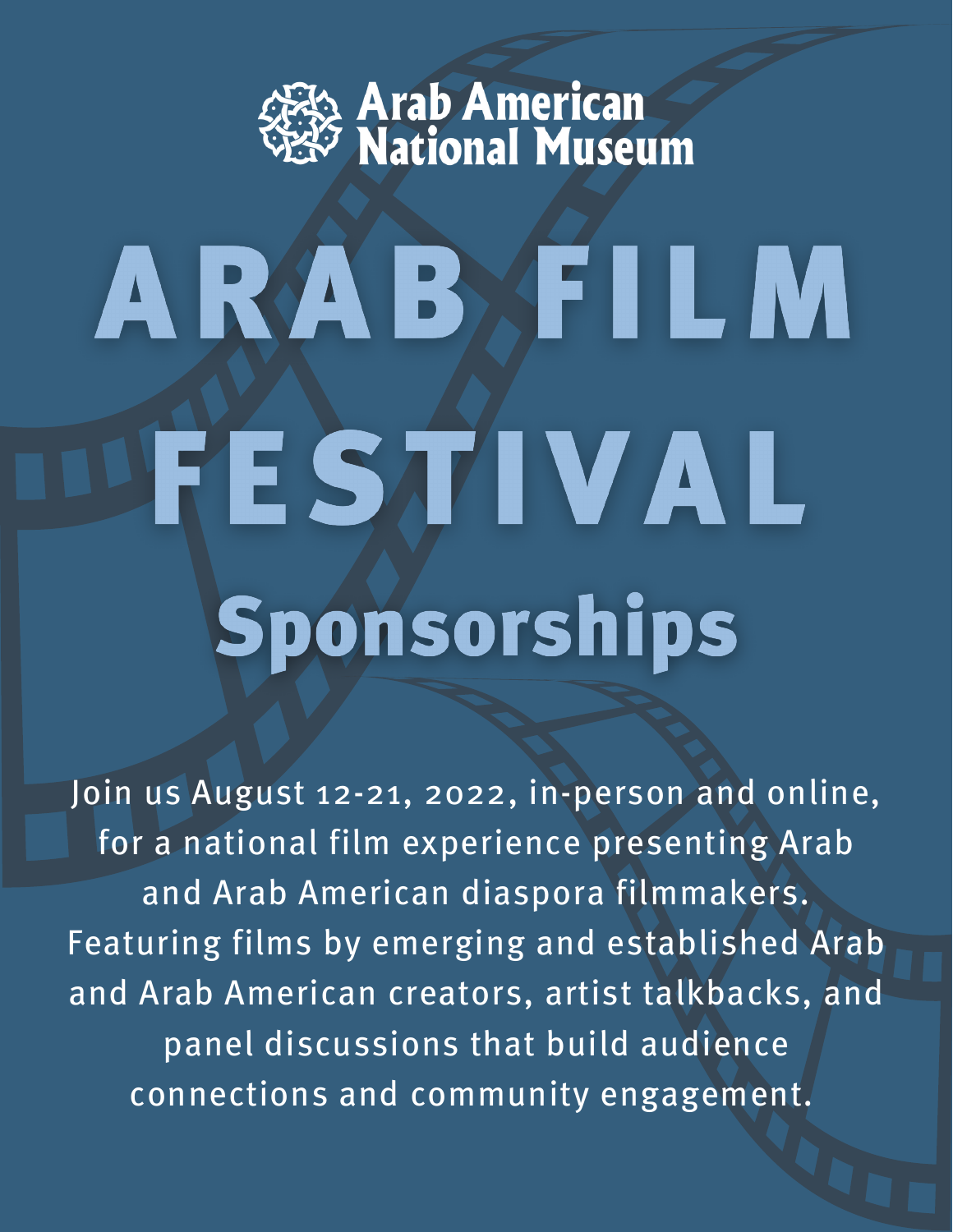

## **THE ARAB** FILM FESTIVAL

Your generous support allows us to bring extraordinary and thought-provoking films by filmmakers from the Arab diaspora to our local and national audiences.

Since its inception in 2005, the annual Arab Film Festival (AFF) has grown to become one of the Arab American National Museum's (AANM) most prized and popular events. Each year, thousands of viewers from across the nation gather to enjoy critically acclaimed and award-winning films by both Arab and Arab American artists. Many of these films are unlikely to reach commercial theaters, and AFF proudly provides a platform for creators of Arab descent to showcase their work, share their stories and be celebrated. AFF amplifies the voices and stories of underrepresented communities while building bridges between diverse groups through film, art and dialogue.

If you have any questions, please reach out to Zahraa (Zaza) Saad at [ZSaad@accesscommunity.org](mailto:ZSaad@accesscommunity.org) or 313.203.1948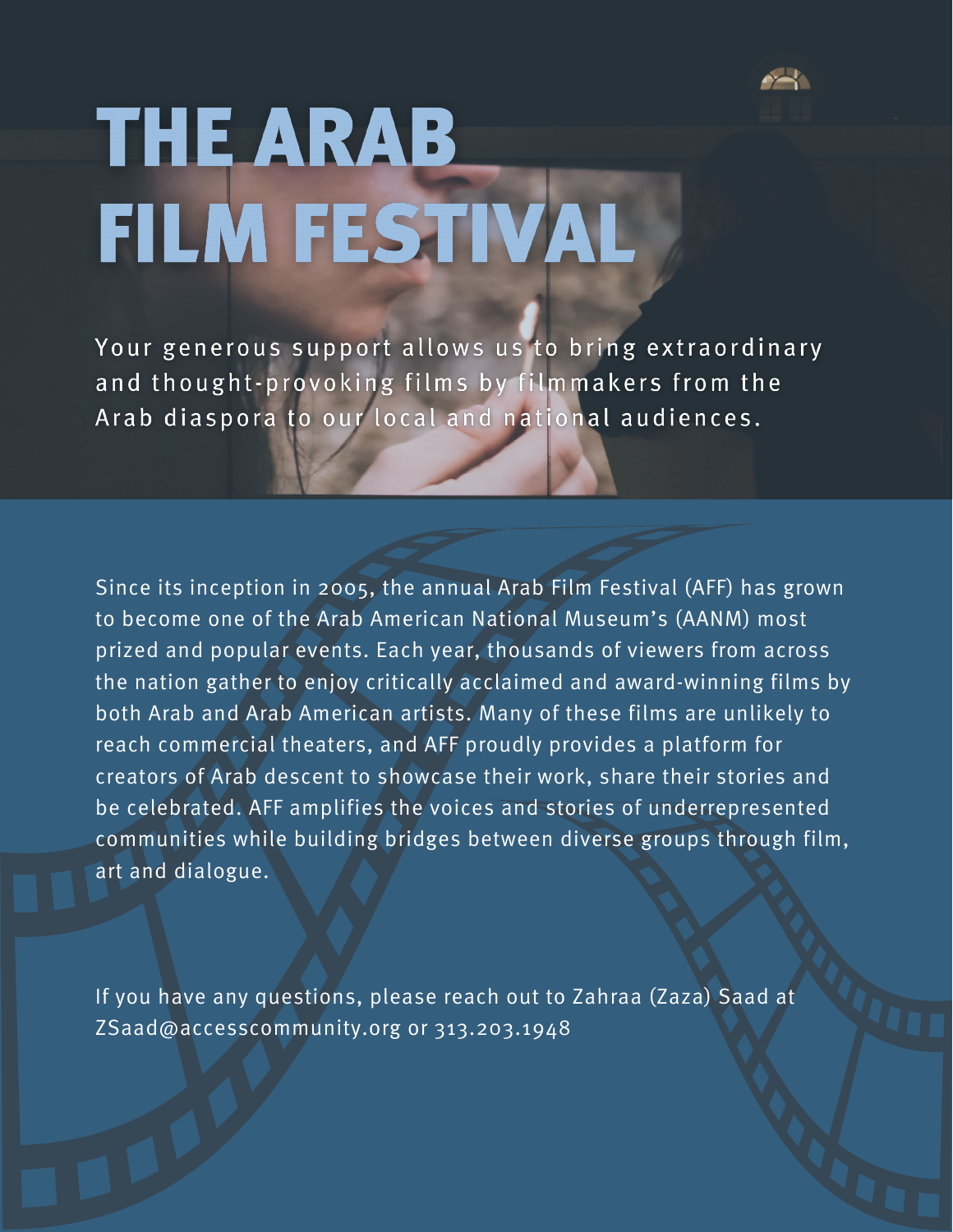## **SPONSOR LEVELS**

| SPONSORSHIP<br><b>LEVELS</b>                      | <b>EXECUTIVE</b><br><b>PRODUCER</b><br>\$10,000 | <b>PRODUCER</b><br>\$5,000 | <b>DIRECTOR</b><br>\$2,500 | <b>CREATOR</b><br>\$1,000 | <b>SUPPORTER</b><br>\$500 |
|---------------------------------------------------|-------------------------------------------------|----------------------------|----------------------------|---------------------------|---------------------------|
| <b>Complimentary AFF</b><br><b>Tickets</b>        | 30                                              | 20                         | 10                         | 5                         | $\overline{2}$            |
| <b>AANM Museum</b><br>Supporter<br>Memberships    | 10 <sub>1</sub>                                 | 5                          | $\overline{2}$             |                           |                           |
| Opportunity for<br>organization promo<br>video    |                                                 |                            |                            |                           |                           |
| Social media<br>recognition                       |                                                 |                            |                            |                           |                           |
| Logo recognition in<br>email                      |                                                 |                            |                            |                           |                           |
| <b>Verbal Recognition</b><br>during festival      |                                                 |                            |                            |                           |                           |
| Ad or logo<br>displayed during<br>festival        |                                                 |                            |                            |                           |                           |
| Logo displayed on<br>AFF webpage                  |                                                 |                            |                            |                           |                           |
| Recognition in<br>AANM Annual<br>Report           |                                                 |                            |                            |                           |                           |
| Recognition on<br><b>AANM Sustainer's</b><br>Wall |                                                 |                            |                            |                           |                           |